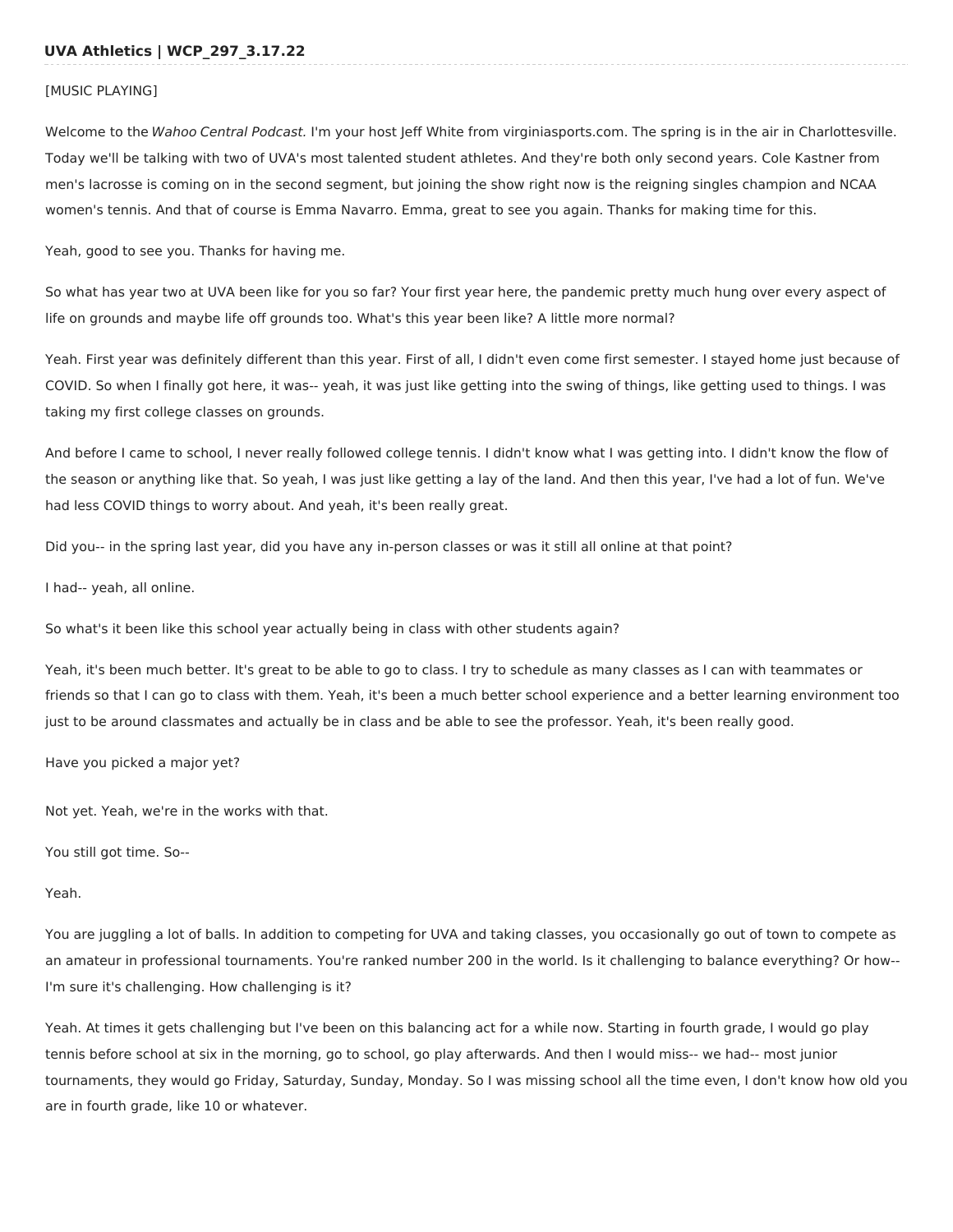So yeah, I've been practicing-- I've had a lot of practice balancing everything. So I think I've gotten pretty decent at it. But yeah, at times it gets challenging, especially when I come back to school and I have exams and work due and all that kind of thing. But yeah, I'm grateful that I'm in this position that I'm able to have all these opportunities.

So you won an ITF tournament in Orlando back in November. You've also competed at WTA tournaments, most recently won at Indian Hills in California over spring break this month. I'm guessing it's fair to say that Sara O'Leary and the rest of the coaching staff are very supportive of you in this because it'd be hard--

They've been really great. Yeah, I got really lucky coming to UVA, having such great coaches. They're always supporting me. And yeah, I'm really grateful for that. They're always texting me when I'm at tournaments, good luck. Good job. All that kind of thing. So yeah, that's-- I know not all college coaches would react that way to me going to tournaments, especially during the season. So yeah, I'm lucky for that.

The tournament you won in Orlando, I believe was at the same venue where the NCAA tournament was held last spring. Did that feeling-- did that familiarity with the courts and the venue help you at all get comfortable?

We actually played on clay at that 25K. So different courts but yeah, same venue. For sure, coming back to a site that you're familiar with, it's definitely easier. You don't have to-- there's not as much getting used to. So yeah. And I've played a few junior tournaments down there too so--

So you grew up in Charleston, South Carolina. You mentioned you started playing competitively in the fourth grade. At what age did you first pick up a tennis racket?

Sorry, you cut out for a second there.

Yeah. At what age did you first pick up a tennis racket?

I think I was around three. I have no memories of being that age. My memory started like six maybe. But yeah, my parents tell me I was three. And I have two older brothers too who they played. And they're a few years older than me. So I was kind of out in the court with my brothers and my dad. And I would run around and pick up balls. So yeah, I think I first started to swing the racket at like three.

#### Did you play other sports as a kid?

Not really. Tennis was always my main sport. I played-- I was on the basket-- the girls' basketball team in elementary school, which was fun. I had fun doing that. And then I did swim team for a while but that was more as like a crossfit sort of thing to tennis. But yeah, always my siblings and I would be playing random sports in the backyard and stuff like that so--

What is it-- I mean you've devoted an incredible amount of time to tennis. You're obviously good at it. What is it about the sport that really appeals to you, that makes it worth your while to devote so much time and energy to it?

Yeah. I love the individuality of it. You're out there. And college is a little different because you have coaches out there and you also have your team out there playing as well. But I love the problem solving aspect of it. You always have-- you always have a problem that you have to find a solution to. And I really like that part of it. Yeah, I would say those are the main things.

The first woman from UVA to win the NCAA singles title was Danielle Collins who did it twice. You've gotten to know Danielle a little bit, haven't you?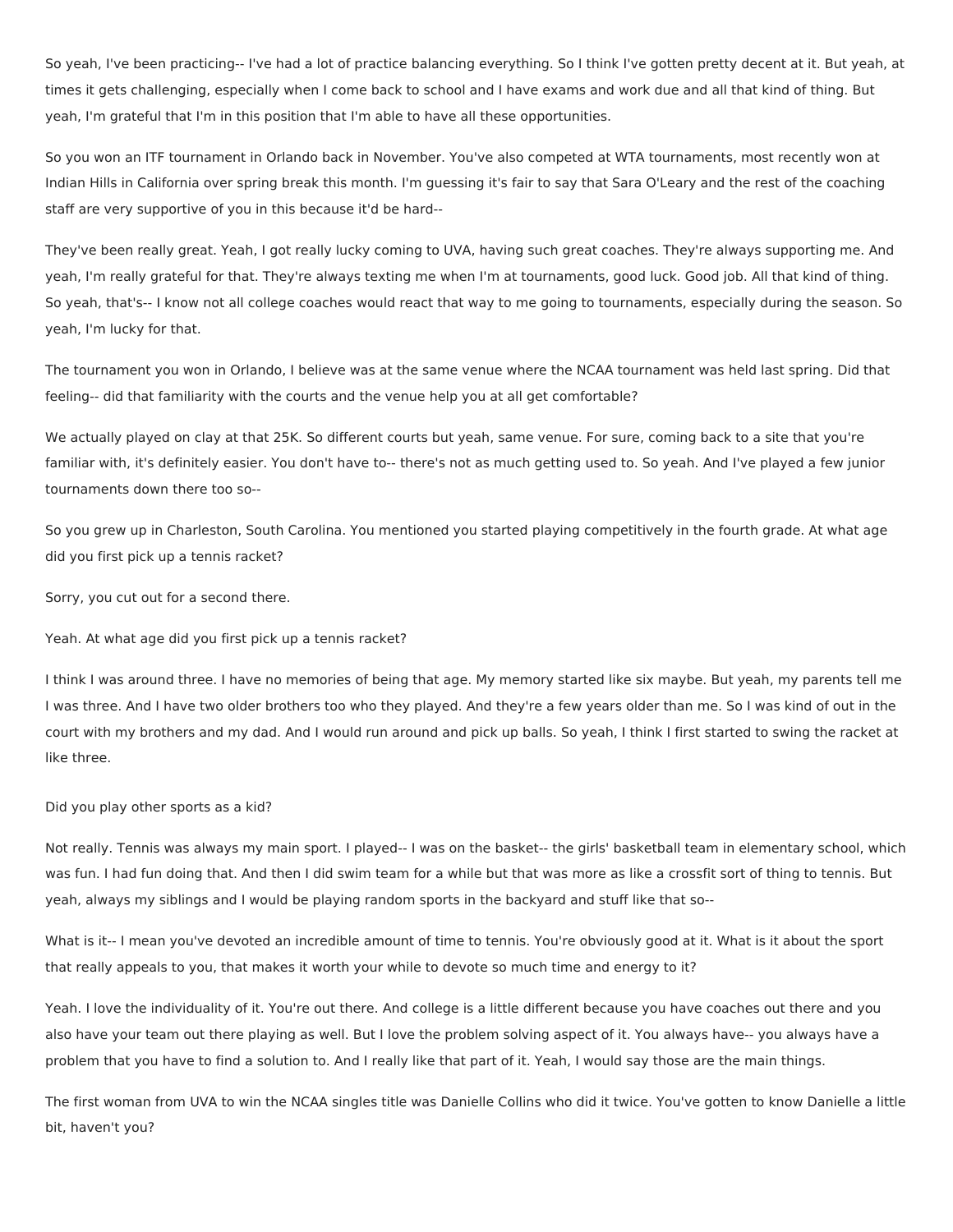Yeah.

## What's that been like?

She's definitely a character. You can see it on the court. She's got-- sometimes she's got antics and she's funny. But yeah, off the court, she's always been super supportive and yeah, she makes me laugh. And it's really cool to see all the success she's having out on the tour. I think she's like 10 in the world now, which is super impressive. Yeah.

You are much more even keeled on the court, right? I know Andres Pedroso told me once that watching you play, it's impossible to tell from your demeanor whether you're playing well or playing poorly. Is that a conscious thing or have you always just been like that?

I've always been like that on the court. I don't know. I like to keep all my feelings and thoughts inside my head and sort of not give my opponent any room to see that I'm not playing well or playing well or whatever. So yeah, that was natural when I was young. And then as I got older, I acknowledged it and I embraced it. I've been getting a little bit more rowdy on the court in college matches recently. I actually had a fist pump at indoors. So yeah.

So did you get up early or stay up late to watch Danielle in the Australian Open singles final this year?

I did-- no, I didn't watch the finals. I watched all of her matches. I think it was leading up to the finals. And then the finals, I don't know. It was at like 3:00 AM or something. I didn't make it.

So Danielle has become something of an ambassador for college tennis by showing that a player can get his or her degree and then go on to a successful pro career. You said you didn't know a whole lot about college tennis when you got here. Have you come to appreciate it more than maybe you thought you would?

For sure. Definitely. Yeah, I've had a really great time. And playing on a team is something that I've always wanted to do. And yeah, I have a greater appreciation for the work these girls and guys put in on and off the court. And we've all got crazy schedules and it's definitely-- it's tough. But yeah, it's really great and it's really rewarding. So I'm super glad that I made the decision to come to college and to stay another year.

Had you played on a team-- I mean mentioned you played elementary school basketball. In tennis, had you ever been part of a team?

Yeah, there's a few junior tournaments. There's like two or three throughout the year that you play on a team. There's inner sectionals where you play for your region and then there's spring team nationals where you're all randomly assigned to a team. But yeah, those are the only two. I'm pretty sure in juniors throughout the year so--

Last year when you won the NCAA singles, you became the first freshman to do so in 12 years on the women's side. I mean you're still young. As a player, has your game progressed do you feel since last year? And if so, in what ways?

Yeah, for sure. I've got great coaches around me that are always pushing for more. We're never trying to maintain a level. So I feel like I'm getting better every day. And I think I've embraced my forehand more, tried to make it more of a weapon. And then just I feel like I have more, I guess, improved dexterity throughout my game. Like I've been using more slices, just more variety generally.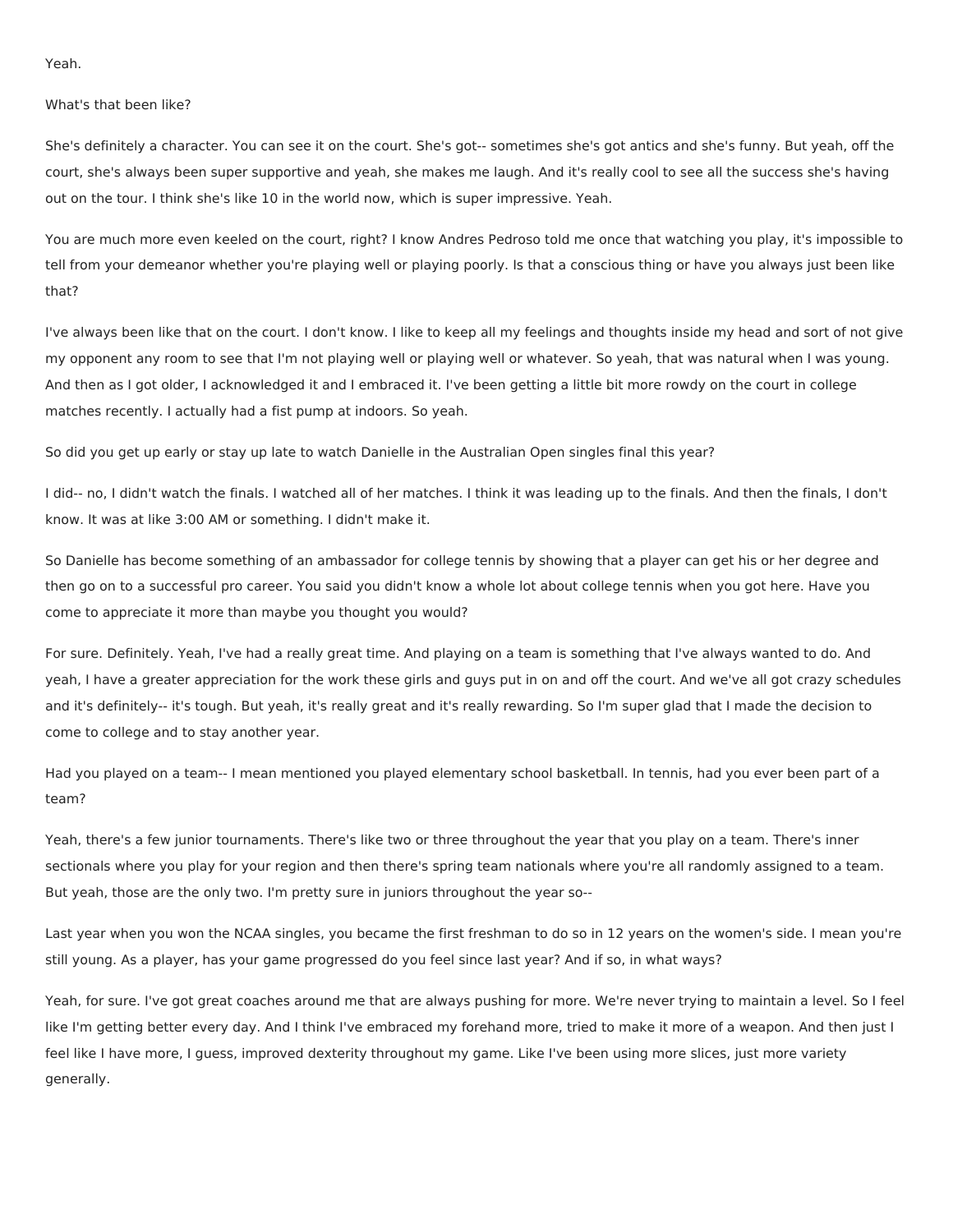I think serves and returns are a huge thing, a big thing I've been working on. And I think my serve is always improving. It can always get better but I feel like it's definitely gotten better. And returns too. And just being more aggressive overall. That's definitely a big thing I've been working on in the past few weeks, especially so--

I know there's a lot of emphasis in the athletic department with student athletes on educating them about nutrition and providing good nutritional opportunities. Is that something you paid much attention to before you got here?

Yeah. My physical trainer who I've been working with since I was like 12, he's always put an emphasis on that and tried to teach me about what to eat when. And that's been really helpful. I didn't always embrace it when I was younger, but definitely now it's a big thing because everything you do matters, how much sleep you get, what you eat, all that kind of thing. So yeah, for sure.

Also last year, you and Rosie Johanson became the first women's double team from UVA to reach the NCAA semifinals. Rosie has graduated and now you're mainly playing with Amber O'Dell. What's the process of building chemistry with a new partner like?

Yeah. Last few matches, I've actually played with Hibah. So our number two player, Elaine, has been out with a stress fracture. So we've mixed up the doubles teams a little bit because of that. So yeah, I think the process of building that chemistry, I feel like it happens most in matches. Like you can practice however much you want but when you really-- when you really find that, it's in matches.

I think a big thing is just being unconditionally supportive of your partner. I like to be-- when my partner misses, it's like she just hit a winner. Like it doesn't matter. And I think if you can have that mutual support, you'll build that chemistry and success as a doubles team will follow.

You didn't play any ITA matches in the fall so you came into 2022 officially unranked. So in the early season matches, I would always get a kick out of unranked Emma Navarro beating someone who was ranked. And I know that's just the way the system works, but did the absurdity of that strike you at times?

I was excited to come into this season unranked. It's a good feeling, honestly. Yeah, I'm not fully sure how the ranking system works. I don't fully understand it. But yeah, I've been able to work my way up a little bit. I've never cared or worried too much about rankings. Anyone can be anyone on any given day. So yeah, it is what it is.

Virginia has two home matches this weekend, Friday afternoon against Florida State and then Sunday morning against another ACC team Miami, which is ranked 10th nationally. UVA is 11th now I believe. What are your thoughts on this UVA team and its potential? You lost Rosie but you've added some talented first years. You mentioned Elaine. And when she's healthy, she's really something.

Yeah. I think-- I feel like we have a lot more depth in our lineup this year. Yeah, we've got Elaine who's super talented. And then Sophie has been fighting really hard, pulling out some close matches. And then Hibah has been playing really well, too. And our newcomer second year, Sara, has also been a really good addition. So yeah, I think we have more depth.

And I think-- I feel like people have been working super hard this season. I think they see our potential and we've gotten a taste of what we're capable of this season. So I think everyone's super excited about that. And yeah, this weekend should be fun. We lost to both these teams 3-4 last season down in Florida so hoping to avenge some losses.

So as the reigning NCAA singles champion, you have a big target on your back this season. I'm not sure you really snuck up on anybody last year. People knew you were good. But have you noticed anything different in your matches? Because obviously beating Emma Navarro would be a big deal for an opponent.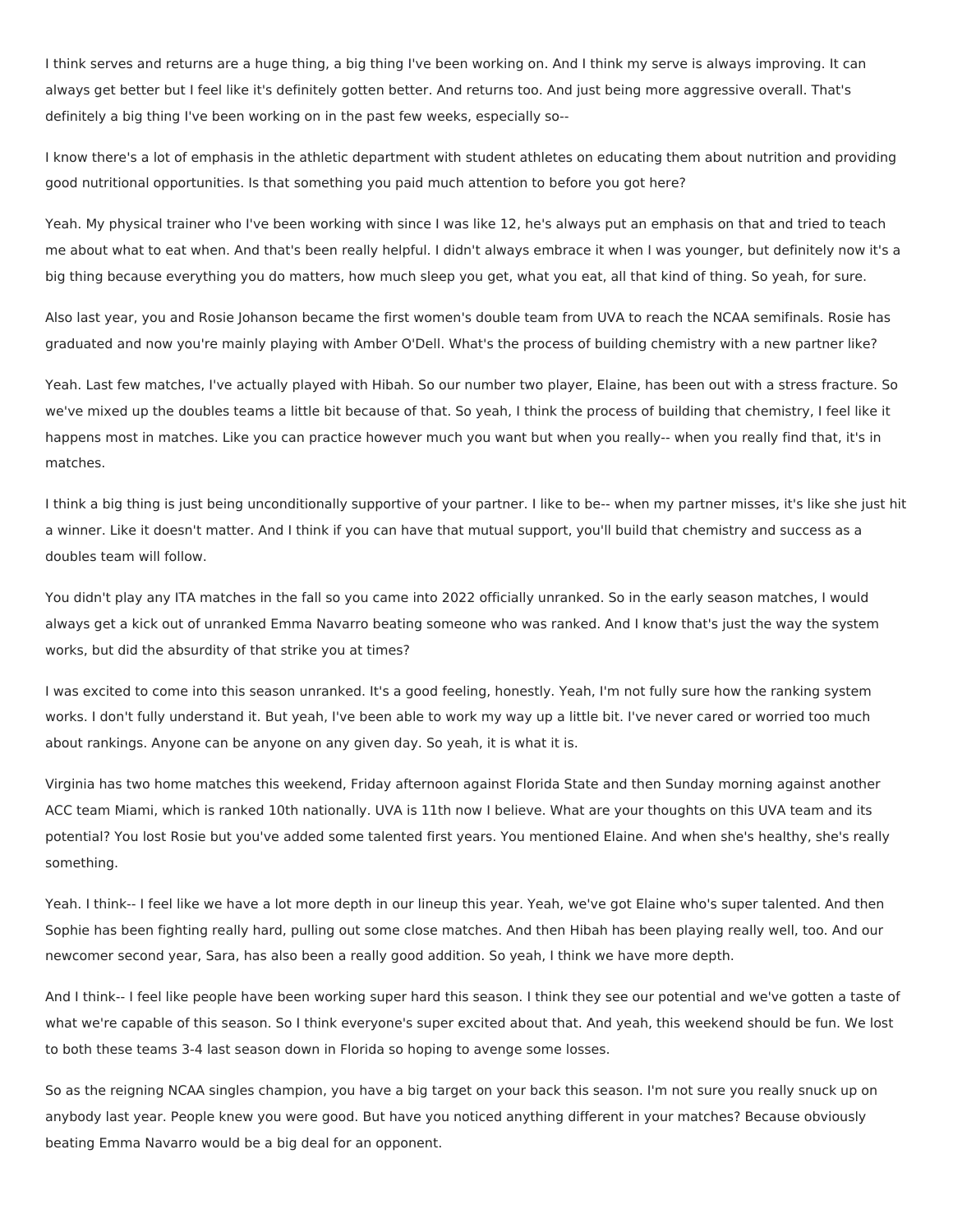Yeah, it's funny. I feel like opponents come into matches in one of two ways. They're either just like swinging for the fences like they have nothing to lose or I feel like they're-- they feel like they might not be able to win so they mope around the court a little bit. But yeah, I'm all for the challenge. It's a good feeling playing players who want to beat me really badly because I'm in it for the challenge. So yeah.

The UVA tennis programs move last year from the Snyder Center to a new outdoor facility at the Boar's Head Resort. First of all, did you ever play at Snyder? I don't--

No.

I don't think-- did you ever practice there or have you ever been on the courts there?

Yeah, I practiced there a few times last year, but yeah I never played a match there.

What are your thoughts on the new facility and what do you think that means and could mean going forward for the two programs?

Oh, the new outdoor courts, it's beautiful. I love playing out there. And we just got new lights put in so that should be exciting. Maybe we'll have a night match coming up. Yeah, I think with a new facility, like that is sort of, at least I feel this way, a bit of a responsibility. Like we're here and we're playing for a great university and a great program and we have this responsibility to give it our all every day. And when we're playing matches out there, just fight till the very end.

I don't know-- I mean you committed to UVA before, at least before the facility was finished. I don't know if facilities went into your decision at all, but is that a big deal-- in recruiting, I'm sure something like that doesn't hurt and it probably helps a lot, doesn't it? With elite players.

Yeah, it doesn't hurt. For me personally, it wasn't a big factor. I visited other schools with larger weight rooms and cleaner locker rooms, whatever. That wasn't a big factor in my decision. I'm not sure how other people feel about that.

So you obviously have a busy schedule. Do you have any time to get out and see Charlottesville or do you follow any other teams or sports here?

Yeah, I get all my sports news on all the Instagram accounts. So yeah, sometimes I'll go on and I'll catch up on all the other teams. Yeah, when I have a day off or an evening off or something, I'll try to get out in Charlottesville, eat somewhere fun or whatever, just see the city.

What's your go-to restaurant in town?

Ooh, that's a tough one. I love Corner Juice. It's not really a dinner spot, but I go there for lunch all the time.

All right. And then I ate at South and Central the other evening, which was really good.

Is that in Dairy Market, the new place?

Yeah.

Yeah.

Yeah.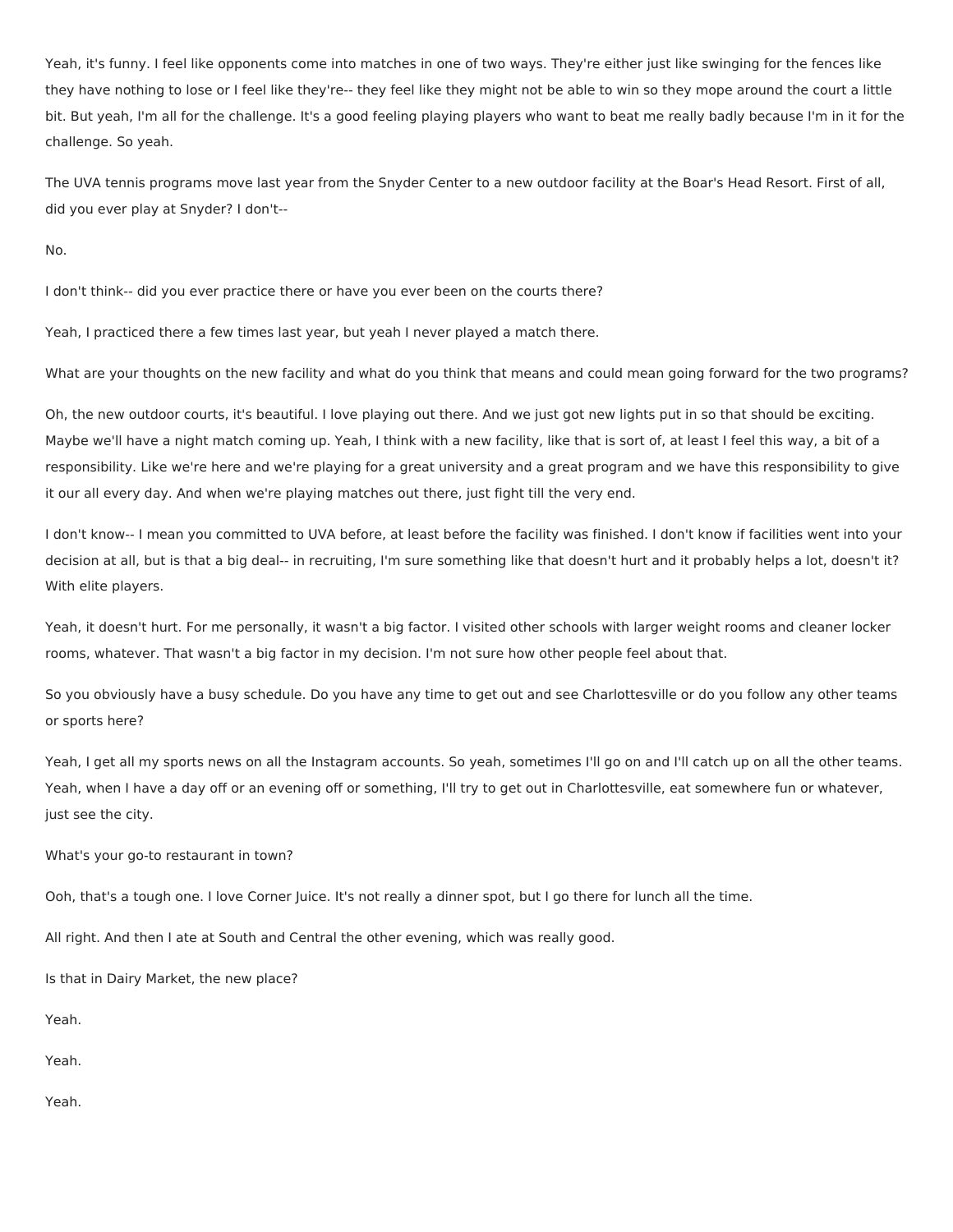All right. Do you know anything about lacrosse? Our next guest is on the men's lacrosse team. You ever get out and see those guys play?

I haven't. I haven't gone to a lacrosse game, but I know they're really good. So if I get an opportunity, I would love to.

All right. Well I'm going from one NCAA champion to another. Thank you for your time. Good luck this weekend against Florida State and Miami. Good luck the rest of the way.

Yeah, thank you. Appreciate it.

All right, take care. We'll be back after a quick break to talk with a rising lacrosse star who's looking to help the Hoos win a third straight NCAA championship.

Hey, this is John Freeman, the Voice of the Cavaliers. And with my busy schedule, the best way I've found to keep up with Virginia athletic scores, news, and fan contests is the UVA sports app. You can pick your sports preferences and never miss a final score or any breaking news. You can also listen to all of our coaches' corner shows live on the app. All you got to do is go to the Apple Store or Google Play and search Virginia sports or UVA sports. Join the more than 50,000 Wahoo fans who are already using the UVA sports app.

All right. Now it's my pleasure to welcome in a guy who definitely qualifies as a big man on grounds. And that is 6 foot 7 Cole Kastner from the men's lacrosse team. Cole, thanks for making time for this interview. How's everything going? Busy week for you.

Absolutely. Thank you for having me. Yeah, everything's going real well. Pumped up for this weekend. It's been a great start to this season. And academically, things are doing-- are all good. So I appreciate the time.

So first of all, congrats on being named ACC defensive player of the week for the second week in a row. You were part of a defense that had an amazing performance last week in Chapel Hill where you held a high powered North Carolina offense to a single goal in the second half. The first part of this game was just an absolute back and forth shootout. What changed from your perspective?

Yeah. First of all, that UNC team they have a lot of really good guys out there and a very high powered offense, led by Chris Gray. And he's got an incredible supporting cast around him. So I think just initially coming in there, just getting a feel for the speed of the game against those guys. It's an opponent we know pretty well, but they have a couple of changes going on this year.

And starting to understand their schemes a little bit better and just get a little more confidence in our footing out there. It was a little bit of a slippery field. So we made a few adjustments, but I think people just got more comfortable and more confident and did a great job. Went in their matchups and put us in a real good position.

You have an enormous size advantage on Chris Gray but he's really quick. He's small but incredibly quick. Changes direction well. What's the challenge of covering him?

Yeah, he's an unbelievable player. I think-- I mean, if you saw the-- I think maybe in that first goal of the game but he made me look a little bit silly out there. But as I got a little more comfortable, I tried to get a little bit of early pressure and then let him come to me. Because if I'm trying to anticipate his moves, he makes a quick move and goes the other direction. There's no chance I'm going to catch up to him. So if I let him come to me and use my length in order to steer him where I want him to go, then it works out a little bit better for me.

I mean, there are obvious advantages to being 6 foot 7, I'm sure. And you've got a six-foot stick. You cover a lot of ground, eat up a lot of space. Are there disadvantages to being that big? Adjustments you've had to make.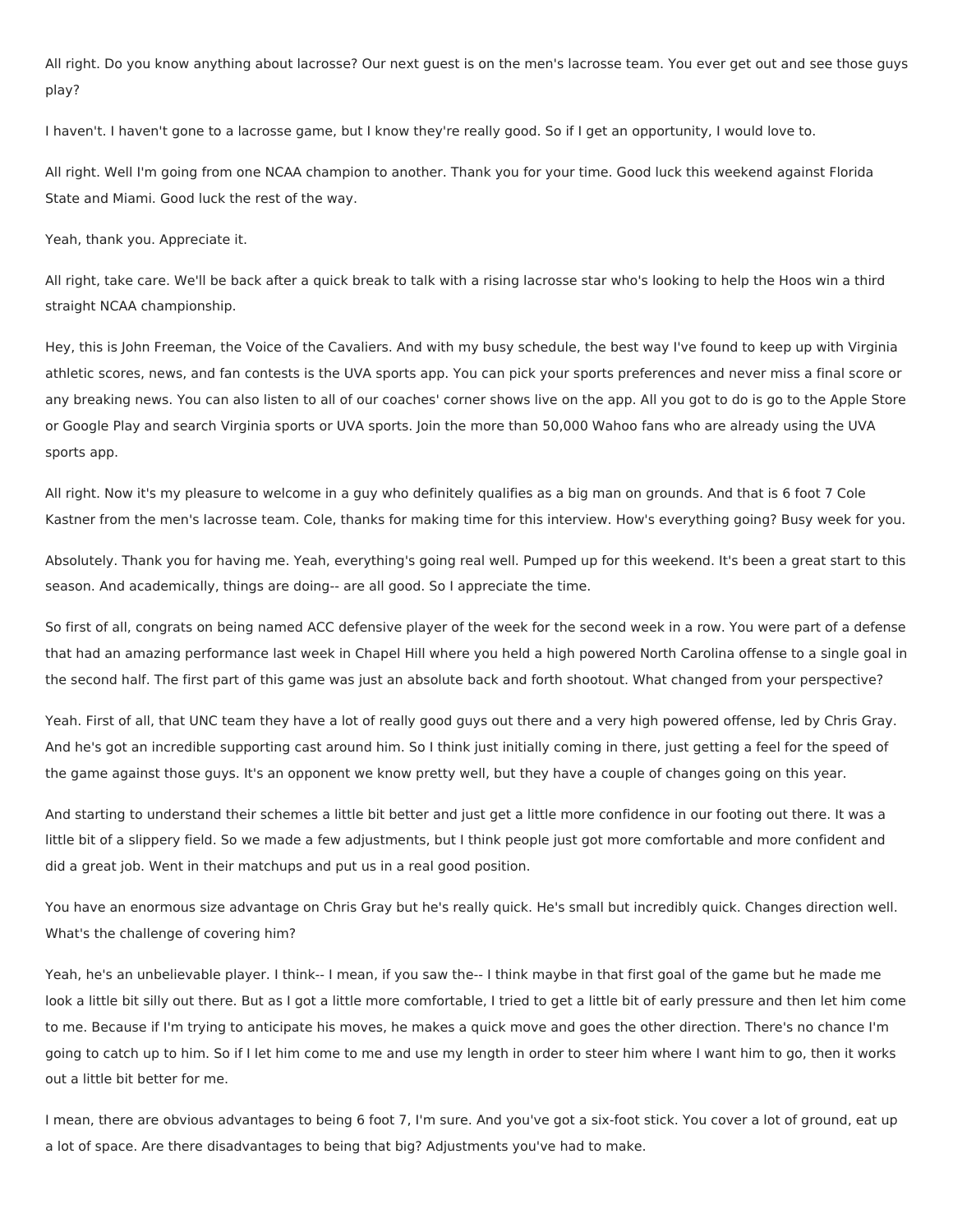Potentially, yeah. I mean, obviously you've got to be careful of hitting someone up high on shoulders and above that. But in all honesty, no. I think I'm lucky to have the height I have. And I don't think there's a whole lot of disadvantage to it for me.

You are second in the nation in cause turnovers. 3.75 per game. Do you get the same satisfaction from forcing a turnover as an offensive player gets from scoring a goal or getting an assist?

Yeah. I mean, forcing a turnover is great and all, but I'm just lucky my team puts me in a position to make plays. And when I have that opportunity and I can make something happen, regardless if it's me making the play or one of the other guys making a play and a ride or just playing 66 defense, I think it gets-- I get fired up and I think everyone gets fired up. So it's great.

You did score a goal this season, the first of your college career. I'm sure it won't be the last. Was that a thrill for you? And you played with Jared Conners last year who had an amazing knack for scoring goals. Coming out of the defensive end, did you pick up some pointers from him?

Absolutely. Yeah, just everything that Jared did. I was fortunate enough to be paired up with him in the weight room my first year. And just the way he approached and attacked every single day really inspired me and lit that fire in me. And that's a guy I really look up to for sure. And yeah, I learned a whole lot from him.

Washington DC will be the center of the lacrosse universe on Saturday. There's a triple header at Audi Field, which is the beautiful home of the DC United Soccer Club.

The main attraction is the 3 o'clock game, which is a rematch of last year's NCAA championship game between UVA and Maryland, which UVA won last year obviously. Both teams are unbeaten this year. Both teams have a ton of players back from last year. How is Lars Tiffany and the coaching-- how are the coaches approaching this game? It's a marquee match-up. But the reality is it may not mean all that much if these two teams see each other again in May.

That's exactly right. I think our coaches are doing a great job preparing us so far this week. And we all know this is a big game, a great rematch from last season. And in all honesty, it definitely feels like it could be like a playoff game. The only difference is that both of us get to keep playing the next day. So I think we're really fortunate to have this opportunity and it's going to be a great match-up and we're all really excited for it.

You have a fascinating backstory. You grew up in Palo Alto, California. The Bay Area is not generally considered a hotbed for lacrosse. At what age did you pick up a stick for the first time? And who introduced you to the sport?

I started playing in the sixth grade. One of my good childhood friends picked it up. And we were just throwing back and forth across the street and I thought it was pretty fun. And I happened to stumble into a friend group in high school that had a bunch of highly motivated lacrosse players that really pushed myself. And we all push each other to thrive for the best so I was really fortunate.

Were you aware of the Emery brothers, Rob and Matt, who-- they're from San Francisco. They played at UVA.

Absolutely. And I learn more about them every day. But that's absolutely a great family.

So you were, and are, a talented basketball player. You're 6 foot 7. Did you consider pursuing hoops in college?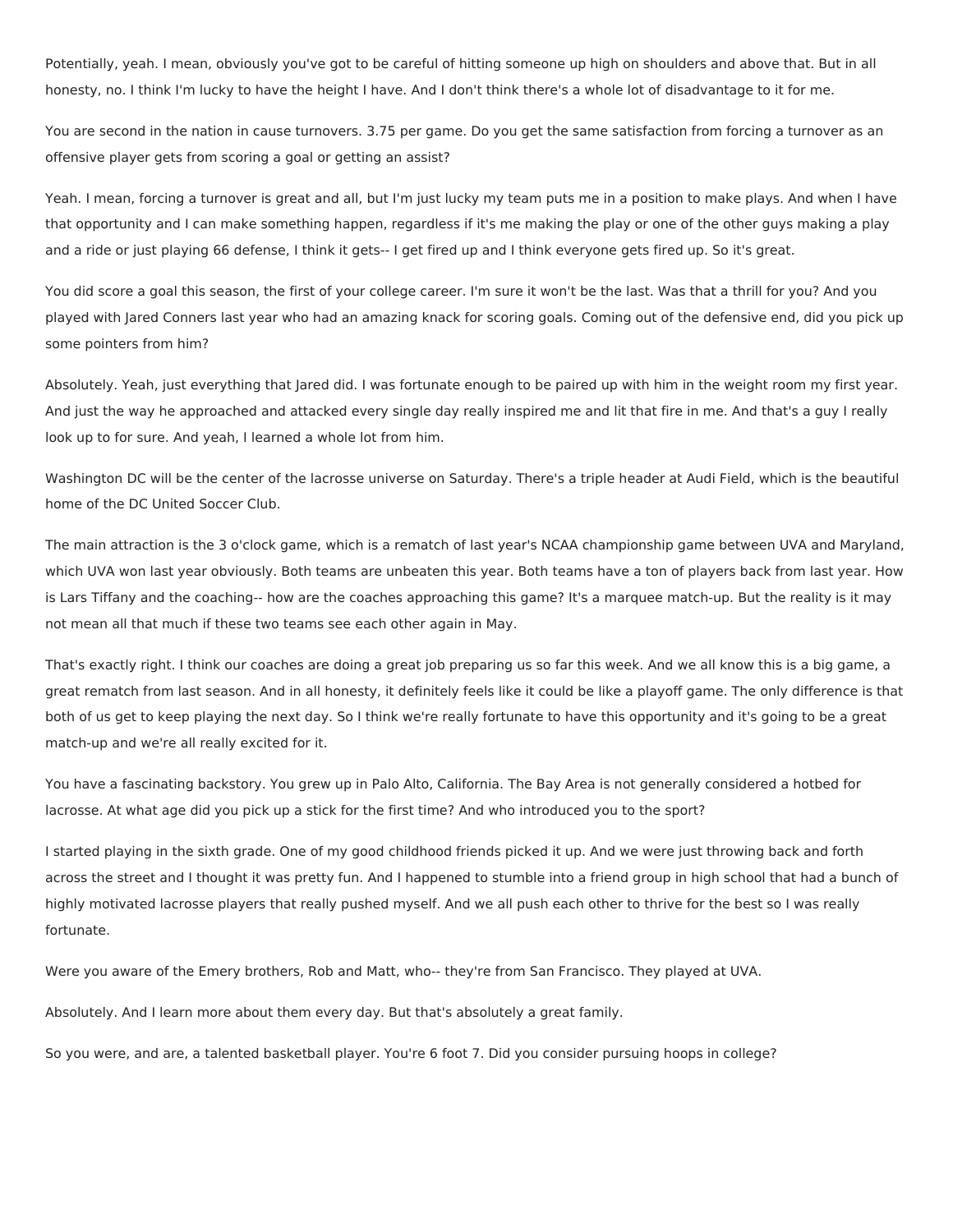Absolutely. In all honesty, I thought I was going to play college basketball. It was my-- it's been a dream since I was a young kid. I started playing basketball before any other sport. And it's such an amazing sport. I have so much fun playing. And I think I was really fortunate to go through the recruiting process for both basketball and lacrosse in high school. And basketball is just a different beast. It's an amazing sport. I really would have enjoyed the playing college. And I have aspirations to hopefully play with a fifth year. I don't know if you know Pat Spencer is but--

# Yeah. Yeah.

Yeah, he has an incredible path to keep playing hoops. And I would love to do something like that eventually.

Are your Golden State fan? A Warrior fan?

## Yes, sir.

Of course. At what level-- what interest did you get from basketball? Were you a high major guy, mid-major guy. And one of my colleagues pointed out that if you go to your Twitter timeline, you would never know you were a lacrosse player because the only videos on there are of you dunking.

Yeah, it's funny. I think I always identified myself as a basketball player. And I'm so fortunate to have ended up here and playing lacrosse and I've absolutely loved it. But I wouldn't call myself a high major player by any sort. But I was definitely gaining a lot of attention from a bunch of IV League schools and some schools out in California, some UCs. And it was an incredible experience to get out and visit some of these schools. But at the end of the day, when Virginia came in for lacrosse, I knew it was something I couldn't pass up.

Yeah. How did-- I mean, I know Virginia is obviously a prominent program that can recruit nationally. How did you get on their radar or UVA on your radar?

Yeah. I think my process was a little bit different than most. But UVA was the first school that I visited. And it was early September, after my junior year or during my junior year. And I left here thinking like, wow, this is an unbelievable school but I don't know if I have what it takes to play at this level. And I was super lucky to come and visit it in the first place. In all honesty, I didn't hear it from UVA for a while, probably until maybe March.

But at the time, I was so focused on basketball and trying to do whatever I could to get recruiting basketball. I wasn't thinking about a whole lot. And as soon as basketball season ended in my junior year and I got back into lacrosse, I started to gain a little more interest and started talking to the coaching staff a little bit more. And I think they just wanted to see that I was more than just a basketball player playing lacrosse and they could harness that potential in me. So yeah, it was a good experience for me.

### Where do you get your height from?

I get my height from my mom's side of family. She's about 5'11". My dad is about 6'1" but all of her siblings are extremely tall. 6'4", 6'5". She has three brothers that are 6'4", 6'5", and 6'5". So all from her side.

So you're a long way from home. Anybody else from your high school here?

Yes, there are. There are a couple of people from my high school, a couple of people from the Bay Area in general. And it's always nice to have that familiar community around grounds.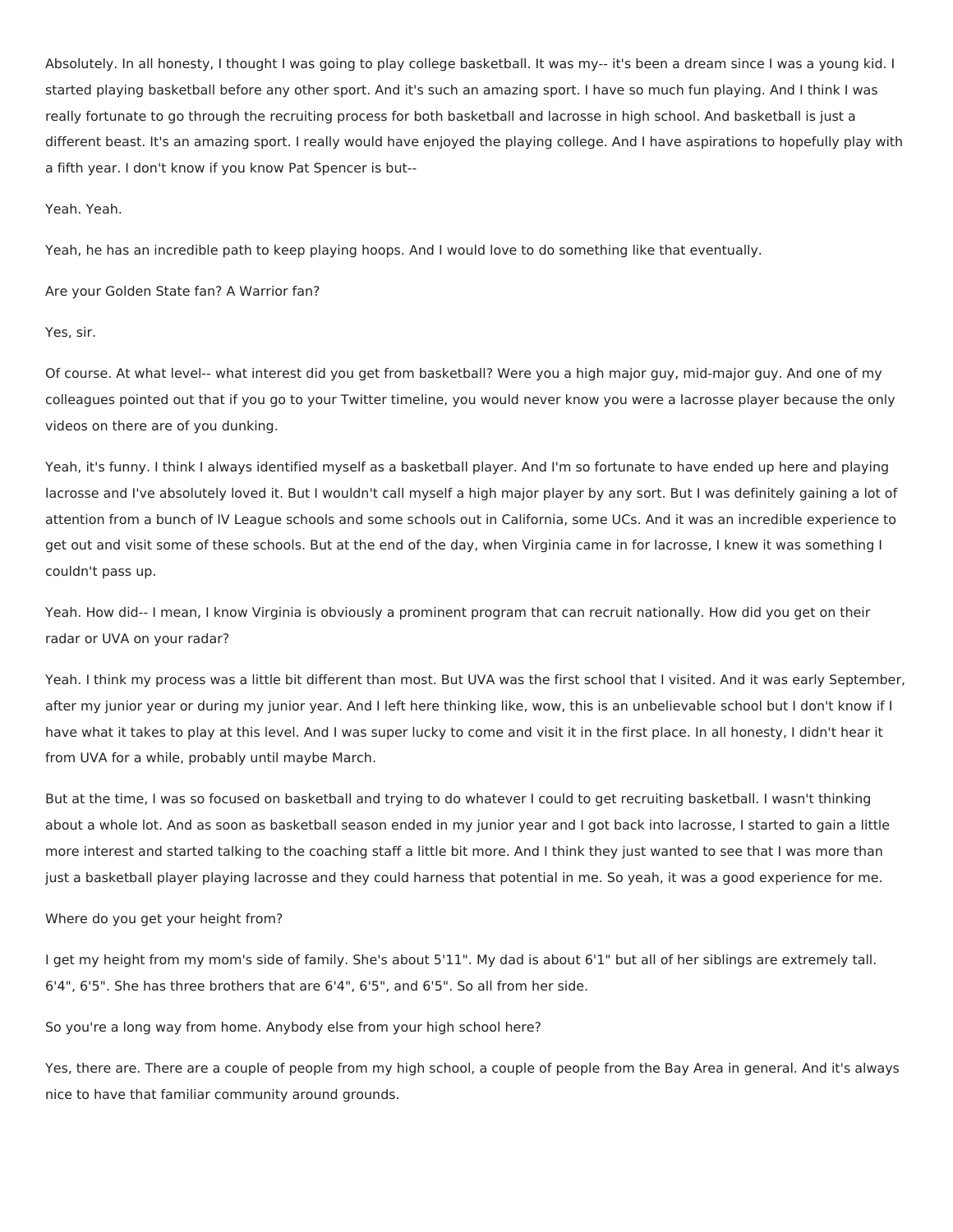So in football, during practice at football, the ones don't always go against the ones. Like the first team offense versus the first team defense. Lacrosse is probably different in that regard. Do you find yourself covering Connor Shellenberger, Matt Moore, Griffin Schutz, Payton Cormier, and the offensive guys in practice?

# Absolutely.

# And what is that like?

It's unbelievable. It's something that I had never experienced before coming in here last year. I think a tribute to a lot of how I started to feel comfortable and grew as a player because I was going against those guys every day last year, and especially this year figuring out my strength as defenseman. But going against those guys is unbelievable.

They each bring so many different incredible traits to lacrosse. Schutz obviously a pretty physical guy. Shelley can be physical if he wants to. He's extremely quick. Matt, same type of attributes there as well. And they're amazing guys to go against. But we have a whole lot of guys like that on the team so we're really lucky to have that.

I mean does it-- I don't want to use the word easy because I know the games are never easier. But when you get in the games, I mean oftentimes you're not facing players as talented as the guys you mentioned. So at the very least, I'm sure it prepares you well for games.

Absolutely. Yeah. They prepare us extremely well. I mean, we go against so much great competition. But continuing to go against that grain competition in practice makes it all better.

You only started four games last season but they were the four games in the NCAA tournament. What was your learning curve like as a first year? Was there a major adjustment just coming from West Coast lacrosse in high school lacrosse and club lacrosse to the college level?

Totally. Yeah, I mean everyone would always tell me that you're just going to feel the speed of the game change. And definitely it was true for me. It was absolutely an adjustment. But I was really fortunate to have amazing pair of coaches in high school and some great club coaches. So I felt pretty confident in that aspect.

But just coming to the college level was a big adjustment. And I had a lot of guys on the team help me out, Cade, Kyle from last year, Jarrett as I said, Q, Scottie. They all mentored me and helped me out and made me feel a lot more confident and comfortable out there.

So at the Final Four in East Hartford, in the semifinals, North Carolina had a chance to tie the game in the final seconds. Chris Merle ends up on Chris Gray. Forces him into a bad pass. You, I guess, had officially the final action of the game. You knocked the ball away and the clock ran out. What were those final moments like? Did it pass in a blur or was it in slow motion?

Yeah. It was unbelievable. I was-- I remember we came out of the timeout and I was looking for my guy. And all of a sudden, he was picking up the ball on the sideline. It was like, wow, they're coming out of here right now. And yeah, I guess it makes a lot of sense. I'm least experienced guy out there. But yeah, it went by in a blur. And Merle made a great play of defense, did a great job. And I just happened to be in the right spot at the right time.

Wasn't there-- I mean obviously the-- I'm trying to remember the final sequence in the championship game against Maryland. It was similar in that Maryland had a chance to score and Rode made a save. Did you get your stick on the ball again like the final- and this time you didn't--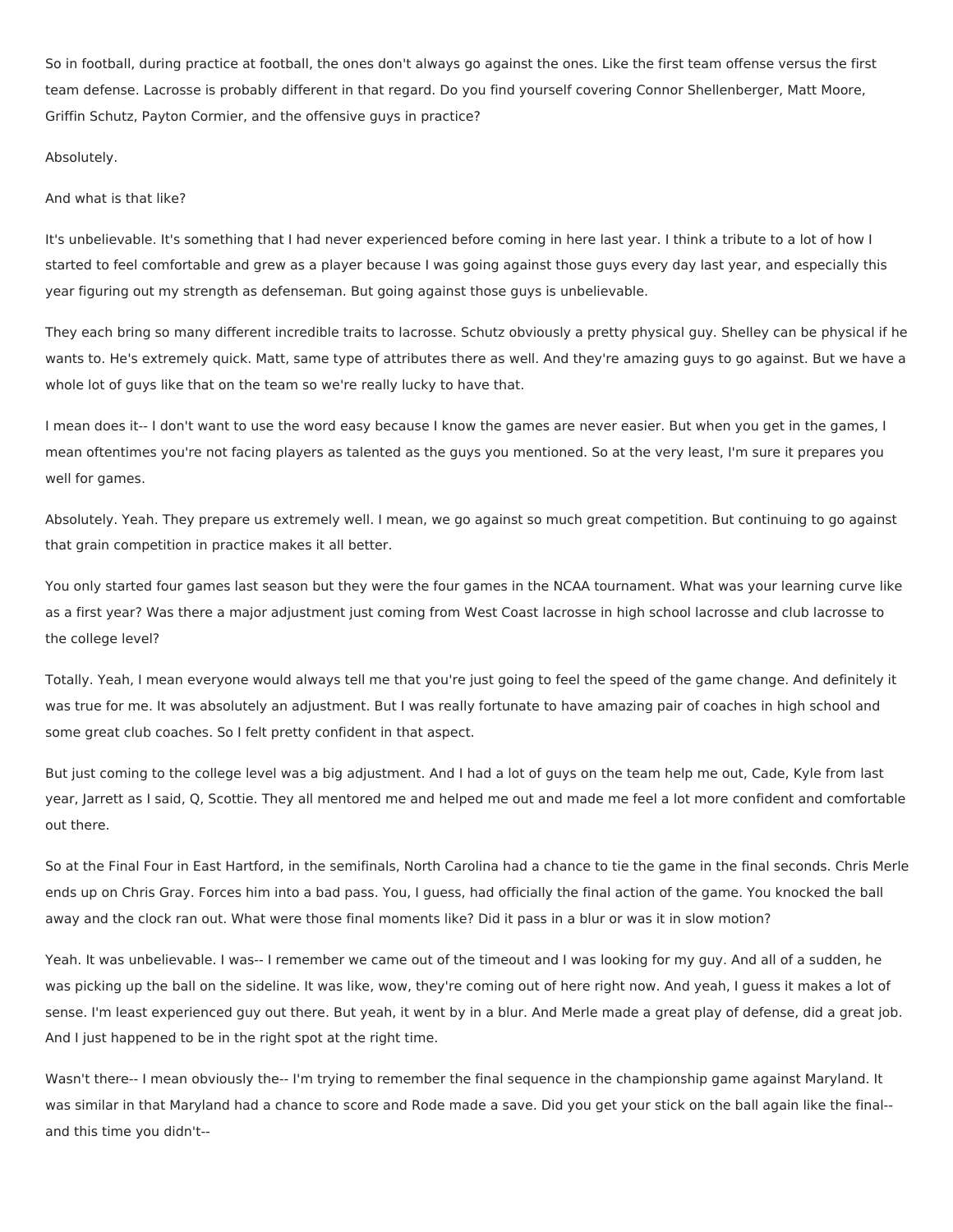Yeah, this time I didn't--

Went down the field, right?

That's right. And leave it up for chance. Yeah once again, right spot at the right time. Rode made a great save and it popped out right in front of me. Just took a few steps and knew I was going to throw it as far and as high as I could.

So to be part of an NCAA championship team as a freshman in any sport is something few players ever get to experience. Looking back on that, what was the season like and the postseason run? And now that you've got one title, does that make you hungrier to win more as you go forward?

Oh, absolutely. It was an unbelievable experience to be a part of. And I really-- I think it really motivates all of us to try and get back there, especially with these first years coming in. They're such a valuable part of our program and we want them to feel the success that we felt. And I think it is so motivating.

I really felt like people approaching the-- I mean maybe because it was COVID last year, but people approaching this off season in the fall in a different manner. Like everyone was working in their own ways and doing whatever it was best for them. But I think everyone's very motivated and very hungry.

At the defensive end of the field, there are a lot-- you lost a lot of mainstays of the program and Alex Rode and Kyle and John Fox and other guys. What's your sense of this year's defense? You've got a first year in gold. Matt Nunes has been playing great. I know Cage has been out a little bit. You've got some new defensive midfielders. What is your take on this group?

I think those guys just did such a-- the guys that had graduated did such an unbelievable job, paved in the path for us and taking us under their wing and really helping us understand how to have a unified unit as our defense. And I think everyone who has come in and stepped up has done an unbelievable job.

And in all honesty, it wasn't something I was really worried about. I knew that there are so many people that are capable of stepping up and they've done a real great job. And all the first years that are contributing are fantastic. All the other people that are contributing have done unbelievable. So we have a really good thing going.

So you wear jersey number 39. Is there any significance to that or did you just pick that last year?

Yeah, no. There definitely is a little bit of significance. My two high school coaches, Cort and Blake Kim, they're unbelievable. Two mentors of mine. Fantastic lacrosse coaches and just unbelievable people. They played lacrosse at Albany and they wore three and nine their whole career so try to wear it for them.

You arrived-- you enrolled in college in the middle of a global pandemic. What was the first year like for you away from lacrosse? Were all your classes online and are you back in the class this year?

Yeah. So it was definitely-- it was really different. The majority of my classes last year were online. And there are some advantages and some disadvantages to that. I would say though, so far this year, being back in person has been fantastic. Getting to experience UVA for everything has to offer and get to know some of the incredible people that go here and the rest of the student body has been a great experience for me and getting to interact with the incredible professors as well.

Have you decided what you're going to major in?

Yeah. I'm majoring in commerce. I'm in McIntire School of Commerce.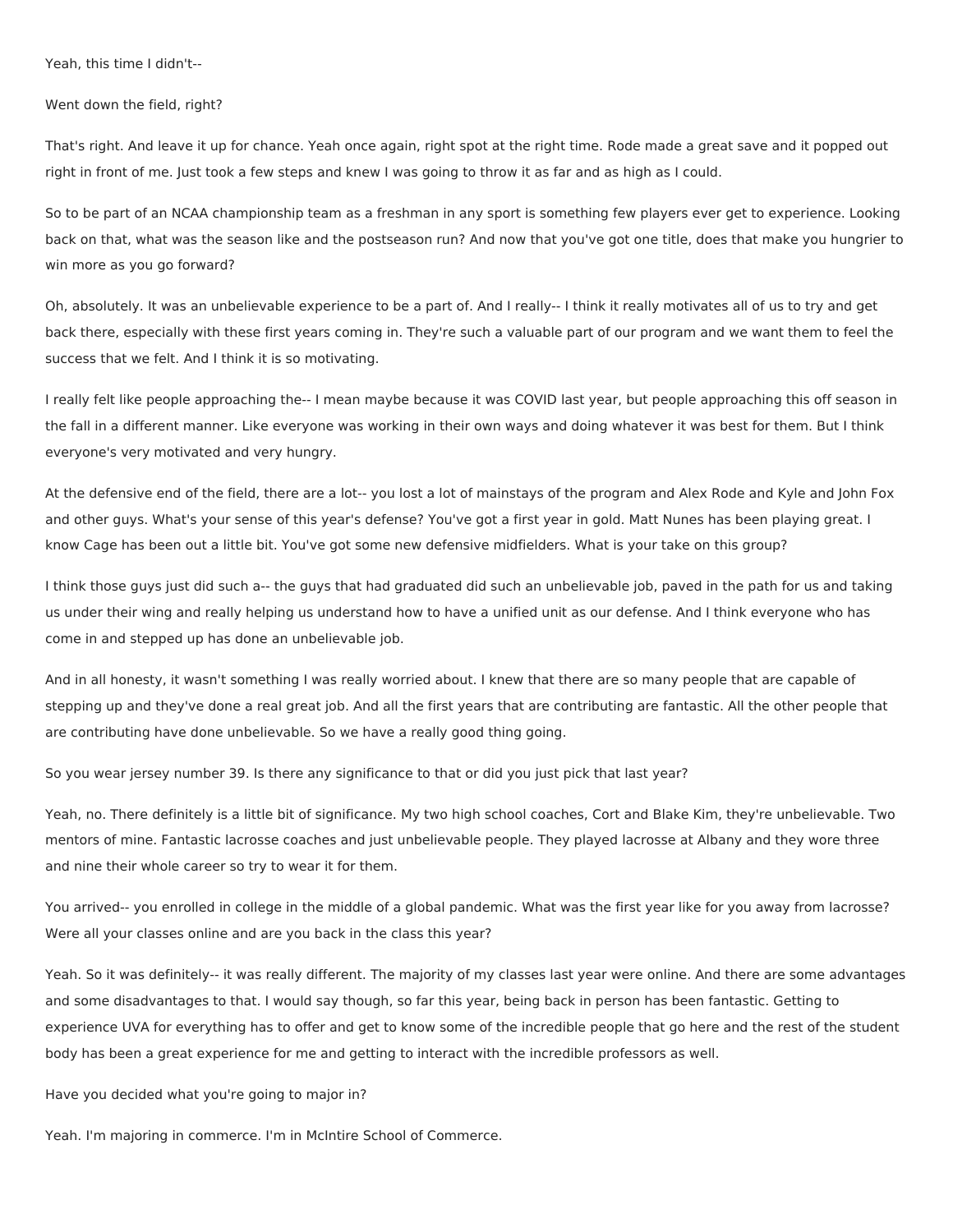Oh, you got in, huh?

Yes, sir.

Yeah, congrats.

Thank you.

So I will circle back to basketball since I'm sitting here in John Paul Jones Arena. I know from talking to people on the basketball side and lacrosse that the plan at one point was for you to walk on to the team, join the team as a walk on, Tony Bennett's team. Did your schedule-- did that get derailed just because of conflicts with your classes?

Yeah. I was super honored to even be considered for that in the first place. And I really appreciated both Coach Tiffany and the lacrosse staff and the basketball staff being so flexible trying to work that out. But yeah, when it came down to it, just trying to work around my class schedule and trying to do a full course load with very minimal amount of time in the middle of the day was pretty difficult.

So have you played pickup ball with the guys over here or--

I've not actually played with the guys. I've played pickup ball around campus every once in a while. And I think normally when I get home this summer, the first thing I do is always go back to my high school and get some shots up and have fun playing.

So who-- I'm going to put you and just assume you're in the group. But who are the top five basketball players on the men's lacrosse team?

Oh, wow. There's some pretty solid players for sure. Wow. That's a tough question. Regan Kwan is a really good player. He played point guard in high school. He's really good. Jeff Connor, he's also a pretty good player. Let's see. Matt Moore. Last fall when we weren't playing a whole lot of lacrosse, we had a lot of time to play pickup and he was learning how to shoot and he was getting a little dangerous. So he was real good.

Let's see. A couple of first years. Thomas Mencke, he's pretty good. I know he played back in high school. Yeah. I mean, I think we got some good players.

Good. Are you able-- I know you've got a busy schedule. Are you able to follow other teams at UVA and either get out and watch them in person or watch them when they're on TV?

Absolutely. And yeah, that's something that I think we're all looking forward to doing a whole lot more of this year. But yeah, I love the athletic community here.

Good. Well, I know you've got to get back to lacrosse right now and away from-- put basketball on the side for a little bit. But thanks for your time today. Good luck up in DC. You know how much the UVA family enjoys beating Maryland in any sport so good luck making that happen this weekend.

Absolutely. Thank you very much.

All right. Take care. We'll see you, Cole.

[MUSIC PLAYING]